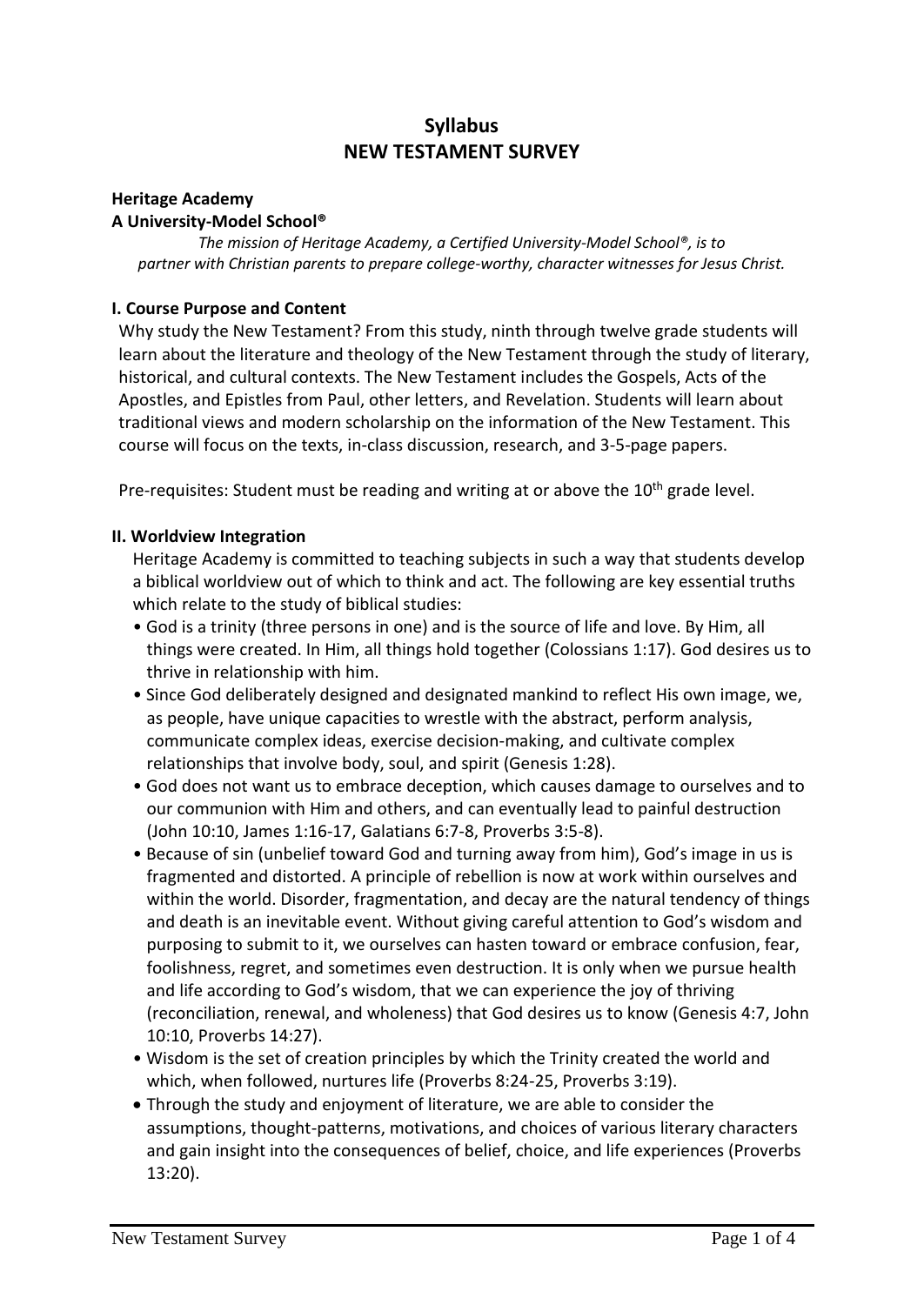We reflect God's image when we exercise and refine our God-given capacities to consider and discern the consequences of belief, choice, and life experiences. We further reflect God's image and become agents of renewal when we are able to communicate our observations and related insights with skill, creativity, and integrity, and with perspectives that affirms God's wisdom.

### **III. Required texts and materials**

Please reference Required Text Book List and Course Supplies List for the appropriate academic year to identify the textbooks and supplies students will need for this course. Both the Required Text Book List and Course Supplies List are accessible online.

#### **IV. Course Guidelines / Student Responsibilities**

#### **A. Attenance and Participation**

Attendance is imperative as concepts cannot be learned if a student is absent. Students are expected to attend class and contribute positively to the classroom environment. Tardiness is disruptive to other class members. Please arrive on time and prepared. All absences and tardies are considered unexcused unless accompanied by a note from a parent or guardian. Please remember that three tardies generate one absence.

As communicated in Heritage Academy's Family Manual, a passing grade awarded at the end of the semester generally requires a secondary student to have attended at least forty-two class periods during the semester. Failure to meet this minimum attendance requirement may result in an F being awarded and recorded on the student's transcript.

# **B. Absences and Make-Up Work**

In the case of planned absence(s), homework that is due during the student's absence must be completed and submitted to the instructor in advance. See the Family Manual, page 15 for a detailed explanation of Absences, Tardies, and Make -Up Work policies.

# **C. Student Conduct and Preparation for Learning**

For the sake of promoting a safe and focused learning environment, the student is expected to do the following throughout the course of the semester:

- 1) Arrive on time to each class period with the appropriate class materials available for access.
- 2) Arrive prepared to submit completed at-home assignments at start of each class period.
- 3) Arrive ready to listen, learn, take notes, and participate in teacher-directed classroom discussions and activities.
- 4) Ask for clarification or further explanation when a concept or direction remains unclear.
- 5) Demonstrate a spirit of cooperation, kindness, and respect toward the teacher and fellow classmates, in keeping with Heritage Academy's Code of Conduct.
- 6) Help keep the classroom area clean and orderly.
- 7) Cooperate with the parent-educator and the Heritage Academy teacher to complete homework in a timely fashion.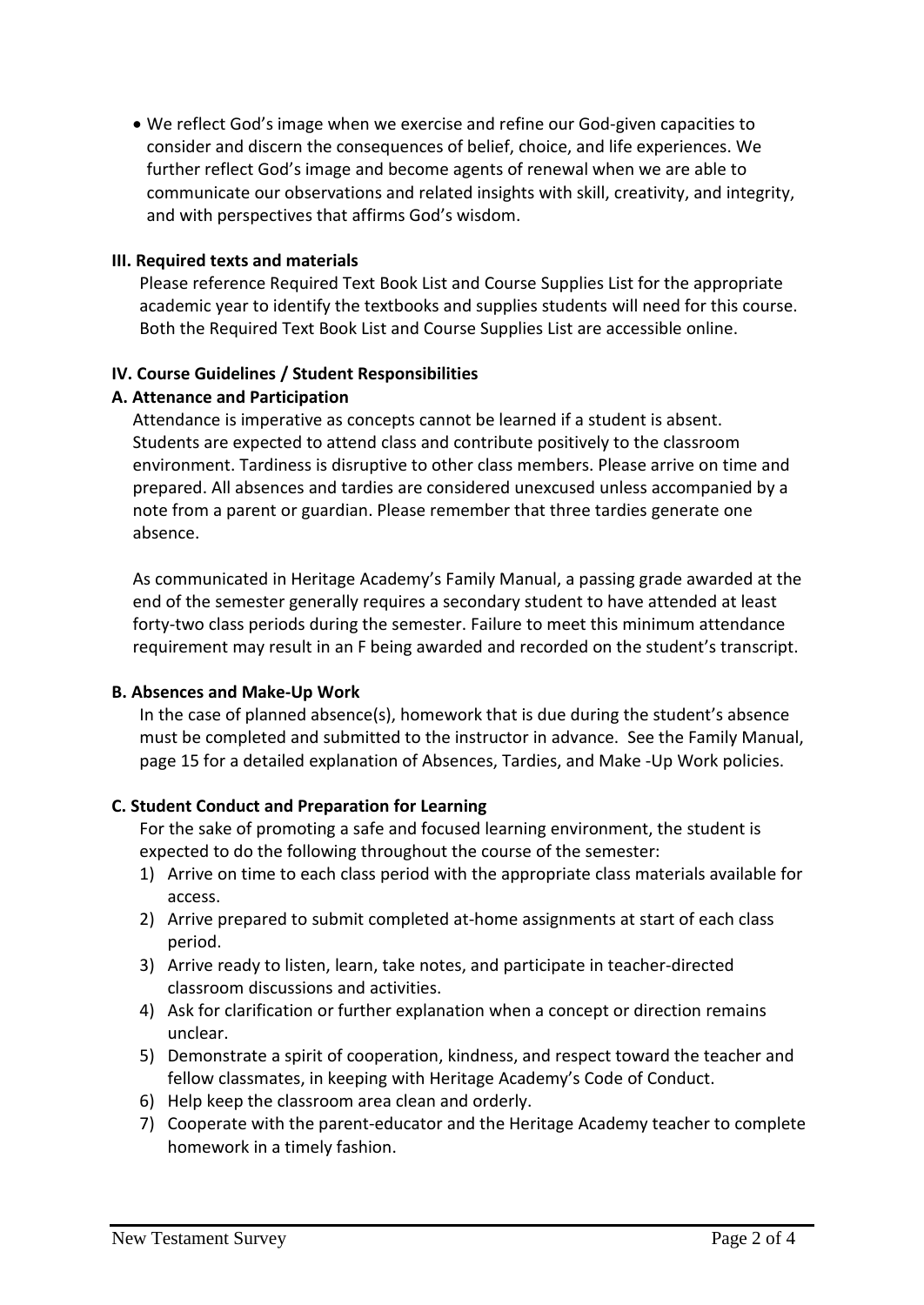- 8) Communicate concerns regarding schoolwork to both the Heritage Academy teacher and the parent-educator, so that these concerns can be addressed quickly.
- 9) On the whole, conduct himself or herself in a manner that is worthy of Christ and reflects the life of the Holy Spirit in him/her: " . . . that you may live a life worthy of the Lord and may please Him in every way: bearing fruit in every good work, growing in the knowledge of God, being strengthened with all power according to His glorious might so that you may have great endurance and patience, and joyfully giving thanks to the Father, who has qualified you to share in the inheritance of the saints in the kingdom of light" (Colossians 1:12).

# **D. At-Home (Satellite Classroom) Investment**

Daily home-assignments will be outlined on the weekly Home-Communication Sheet the student will receive each Monday. The student can expect to invest approximately 1.75 to 2.5 hours each week completing coursework at home in preparation for class periods.

#### Course assignments may include any of the following:

- Reading and responsive analysis or reflection (written or oral)
- Self-reflection and critique
- Completing Research / Writing / Special Projects -- Students may be directed to research various characters, attitudes, or themes and prepare special projects throughout the semester for the purpose of presenting information or providing dramatic interpretation. Such projects may include web work or interviews. Plagiarism is never acceptable.
- Memorization Work
- Dialogue -- Student may be instructed to discuss and/or explore certain topics or concepts with a parent. These assignments will be given purposefully and should not be dismissed.
- Preparation for Tests and Quizzes -- Students may be instructed to review notes, various texts, previously completed tests, scripture verses and/or to complete review questions or study guides etc., in preparation for tests.
- Other Assignments -- Additional types of assignments may be given throughout the semester at the discretion of the instructor.

# **4. Assessments**

The grades students earn on the assignments they complete will comprise the majority of each student's grade. Several tests related to terms, methods and history will be administered throughout the course of the semester.

#### **5. Grades**

| 30% Assignments and Quizzes |                 |               |
|-----------------------------|-----------------|---------------|
|                             |                 |               |
|                             |                 |               |
|                             |                 |               |
| $89 - 87 \dots B +$         | $79 - 77$ $C +$ | 69-60 D       |
| $86 - 83$ B                 | $76 - 73$ C     | 59 or below F |
| $82 - 80$ $B -$             | $72 - 70C$      |               |
|                             |                 |               |